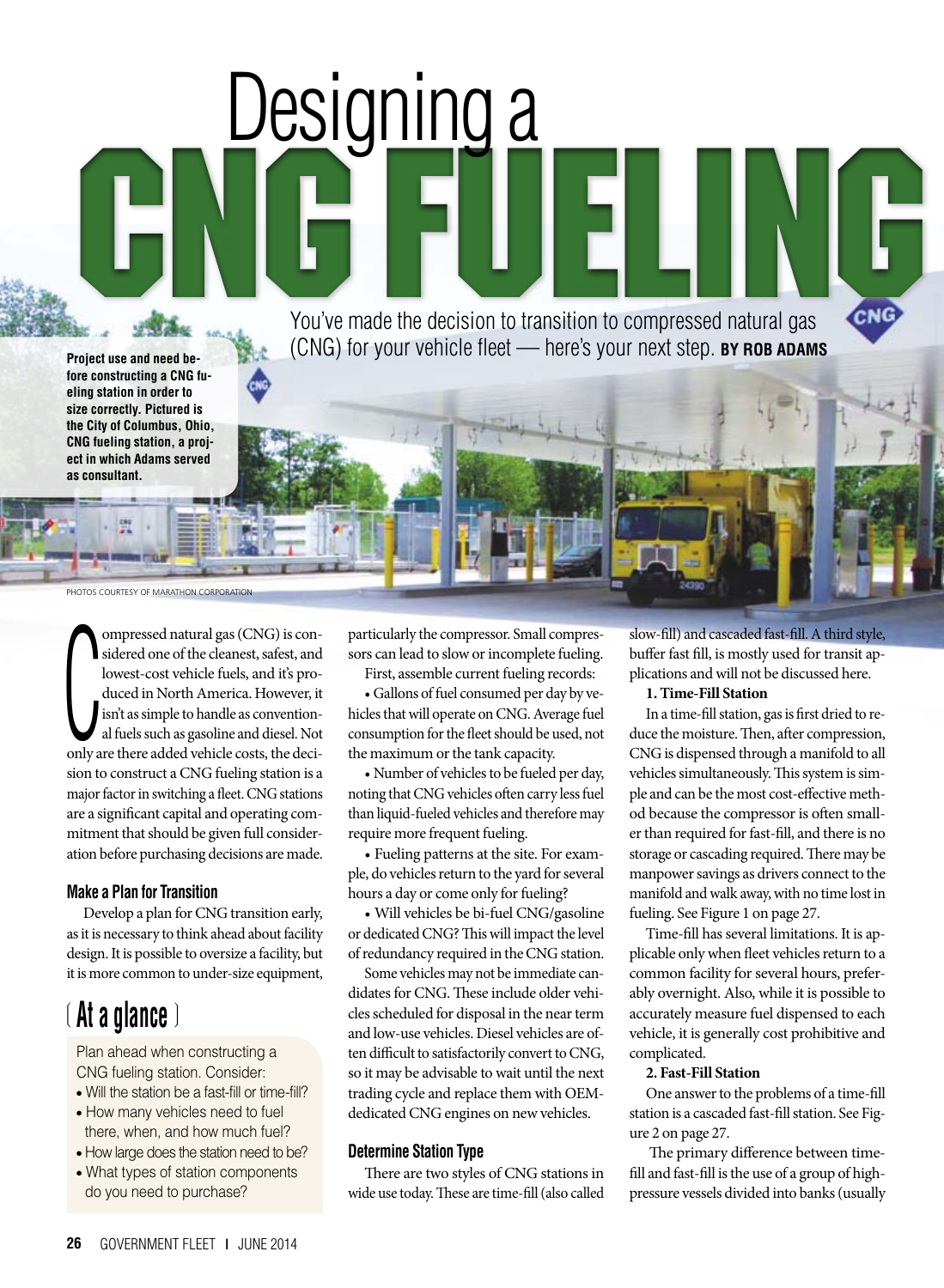

**In a time-fill station, CNG gas is dispensed through a manifold to all vehicles simultaneously.** 

three) which are automatically "sequenced" or "cascaded" to fill a vehicle.

The cascade fast-fill provides higher flows than the compressor alone, so vehicles fuel in a similar time to liquid-fueled vehicles. Individual metering is easy, and fast-fill accommodates fleets that do not stay in a yard.

Capital cost can be a deterrent from using fast-fill. Note that as storage is depleted (below 60-70% of stored volume), fill times increase, particularly with marginal or undersized compressors.

## **Understand Station Components**

The following is a brief overview of station equipment:

### **1. Gas dryers**

Gas dryers are needed to reduce the





**designed time-fill barricade.**

moisture content of the gas.

Usually, station inlet drying is preferred over high-pressure drying. Inlet dryers have various advantages over outlet dryers, including a lower capital cost and lower operating and maintenance costs. They are also safer because drying is done at low pressures.

To reduce capital and maintenance costs, a single tower dryer with a manual regeneration system can be used in many smallto medium-sized CNG stations.

### **2. Gas compressors**

Compressors are the heart of the station. Many styles and manufacturers exist, but all are reciprocating compressors — that is, they contain pistons that run in cylinders. Variations are due to differences in the heritage of the machine.

The "package" (equipment on the skid supporting the compressor) can be more critical than the compressor block design. Some block manufacturers have several "packagers" with varying quality and capabilities. Don't assume that one compressor package is equal to the next if they share a common block manufacturer.

In machines with 50 hp or less, the lowestcost compressors tend to be converted air compressors. This usually limits suction pressure to 5-15 lbs. per square inch gauge (PSIG) and most are lubricated design.

Above 50 hp, industrial and gas patch adaptations become more cost effective. These machines are more complex than air compressors but tend to be more rugged.

At least one compressor manufacturer markets a "non-lubricated" compressor, meaning that the cylinders receive no lubrication. This can simplify the machine and possibly eliminate oil carryover to the vehicle. However, there are drawbacks to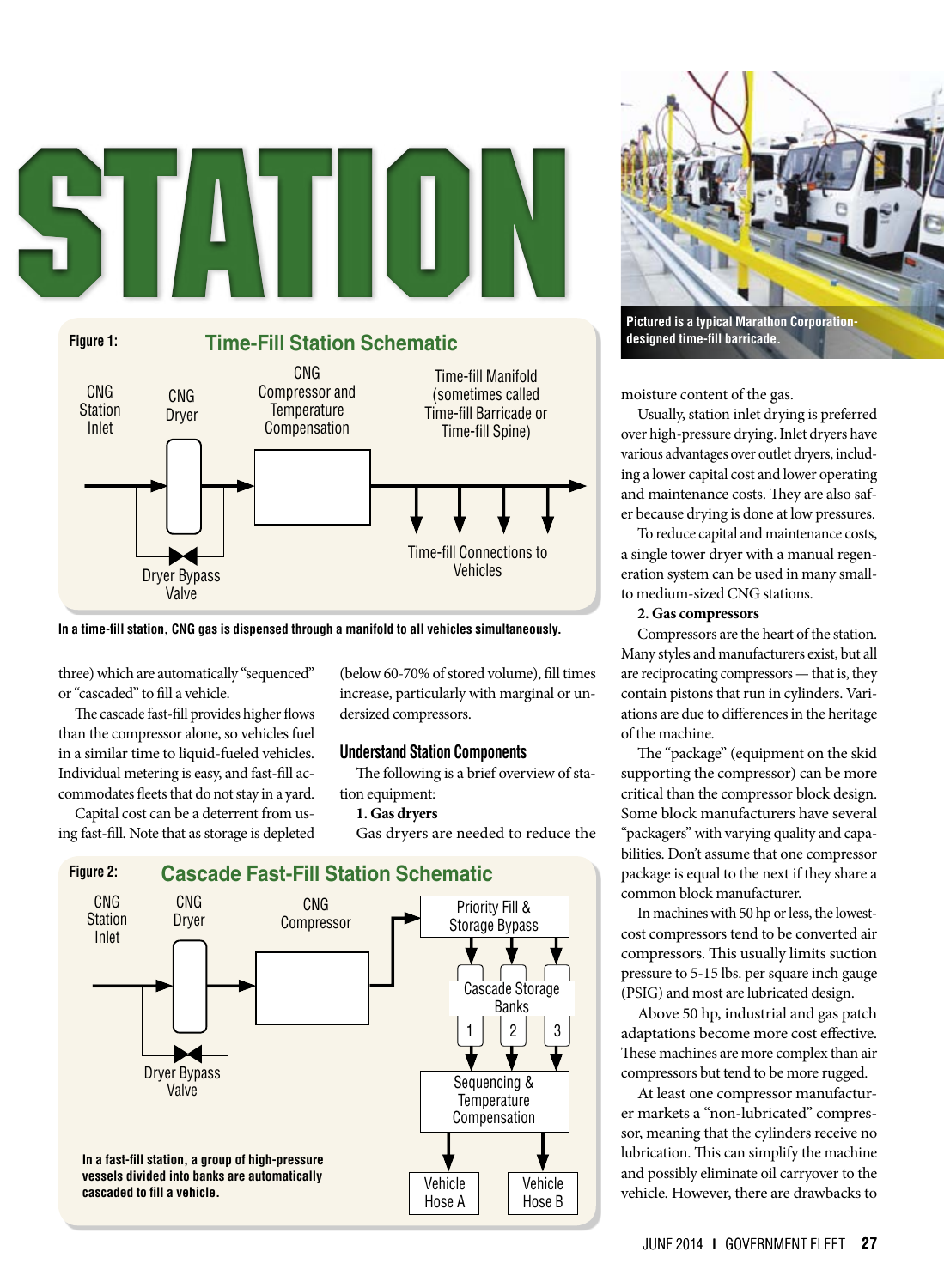# $($  CNG $)$

non-lube compressors, including potentially lower life of internal wear items in the compressor including rings and piston rod seals and a need to run compressors slower and cooler. Purchasers should check to ensure the machines have been used successfully on CNG applications for several years.

If you are using a lubricated compressor, it should utilize synthetic oil that will not vaporize. This oil can be effectively removed from the gas stream using a properly designed filter system. The compressor supplier must ensure that the synthetic oil is compatible with any equipment or oil that might be in the system.

Air-cooled compressors have proven their durability and are the industry standard.

Horizontally opposed designs are proving popular above 50 hp with their inherent balance (low vibration) and ease of service, and they can be used at very high horsepower applications. Other configurations for compressors less than 300 hp include V and W cylinder arrangements.

A CNG compressor generates 90 to 100 dBA noise at three feet, so it may be necessary to provide an acoustical enclosure. A properly engineered enclosure is costly, but it is the most effective noise control on the site and facilitates installation of equipment near property lines or buildings. In climates where temperatures drop below 20°F, enclosures can be equipped with space heaters.

Higher utility gas service pressure will reduce the compressor size, cost, and horsepower. See if this is offered by the local gas utility. The higher the inlet pressure, the fewer stages and the lower horsepower is required to produce the same standard cubic feet per minute (scfm) of flow. For example, based on 100 scfm and 4,500 PSIG discharge pressure, 5 PSIG suction requires 5 stages at 60 hp; 100 PSIG suction requires 4 stages at 36 hp; and 300 psig suction requires 3 stages at 26 hp.

The U.S. CNG industry has standardized on 3,600 PSIG vehicle pressure, which implies dispensed pressures of up to 4,500



**Pictured is a single tower dryer with on-skid regeneration. Dryers reduce the moisture content of the gas.**

PSIG. Compressors should be rated for continuous operation with a discharge pressure of 4,500 PSIG.

Most new CNG stations use electric motors to power the compressor rather than the natural gas engines sometimes used in the past. Electric motors are simple, compact, create no on-site emissions, and are very reliable.

#### **3. Gas storage**

Gas storage is used on fast-fill stations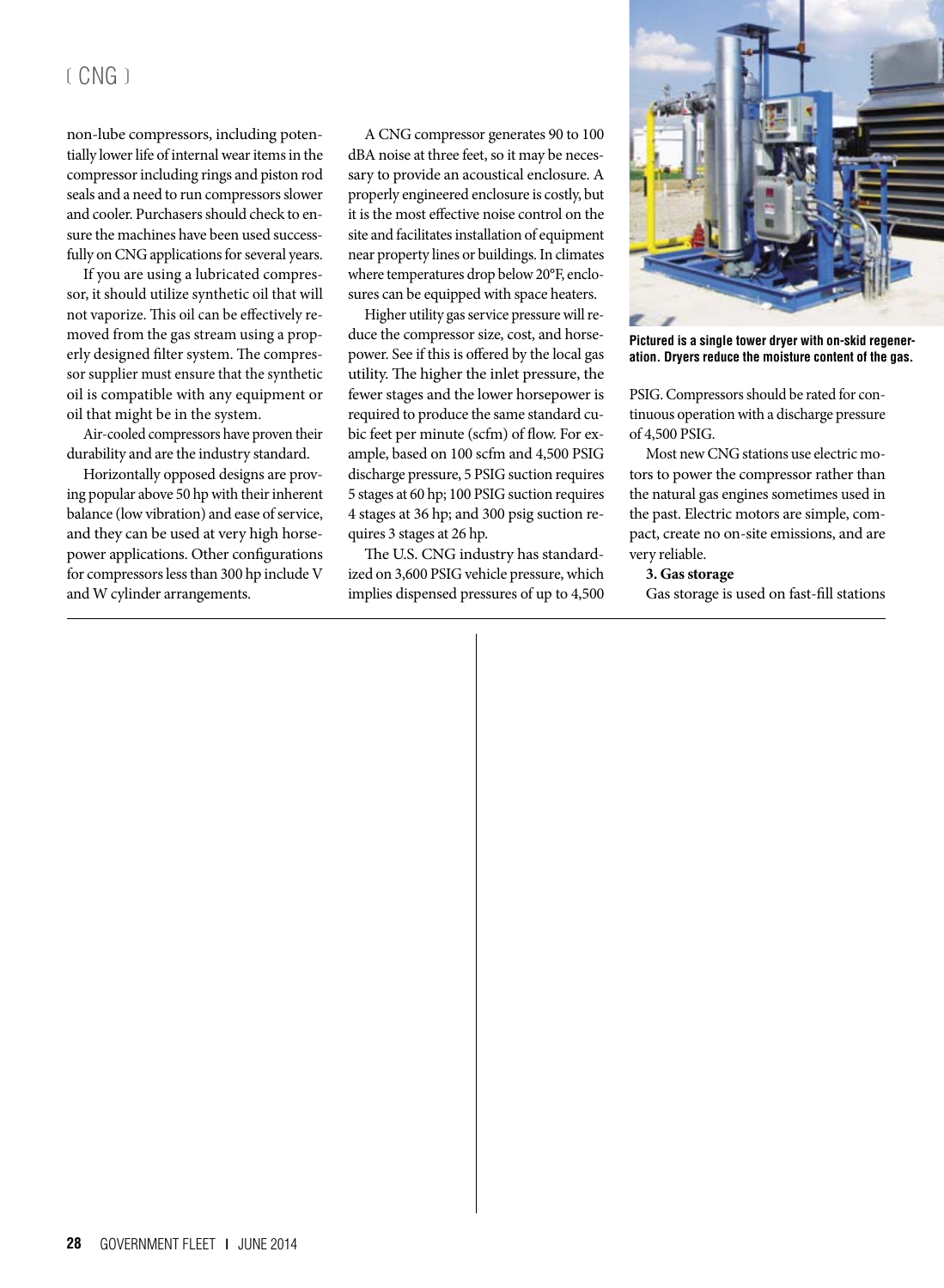**Pictured is a 200 hp non-lubricated CNG compressor package with acoustical enclosure.**



**Pictured is a 35,000 scf, 5,500 PSIG tube type storage.**

only. Several configurations (small tubes, large tubes, and spheres) are available. Fleets can use cost as the main selection criterion.

For cascade stations, storage should be set up in three banks. Storage vessels should have a minimum design pressure of 5,500 PSIG (the most common current storage design pressure) and should be equipped with condensate drains. Generously sized storage will improve station performance and reliability.

### **4. Gas dispensers**

Gas dispensers vary widely depending on application; however, the following are general guidelines:

- *Time-fill*
- NGV1 time-fill type connectors

 $\bullet$  <sup>3</sup>/<sub>4</sub>-inch conductive CNG hose rated at 5,000 PSIG (the most common current rating) with hose retractors and in-line breakaways

- Coalescing filters for each manifold.
- *Fast-fill Cascade*

The following typical design will provide maximum reliability and performance for light- and medium-duty vehicle applications:

● NGV1 fast-fill type connectors

● <sup>3</sup>/<sub>8</sub>-inch or 3/4-inch conductive CNG hose rated at 5,000 PSIG with hose retractors and in-line breakaways

● Coalescing filters for each line

● Mass flow meter and electronic display compatible with fuel management systems for each hose

● Electronically controlled priority fill (to control gas flow from compressor to storage) and sequencing (gas flow control from storage to vehicle)

● Electronic temperature compensation adjusts vehicle fill pressures to compensate for ambient temperature changes and "heat of compression," the temperature rise in the vehicle tank during a fast-fill operation. The system should be designed for a reference pressure of 3,600 PSIG.

● Station electronic controls should be integrated to maximize safety and performance. Remote network monitoring should be provided to reduce downtime and repair costs.

## **Natural Gas Benefits Can Outweigh Costs**

Design and selection of a CNG fueling station is more involved